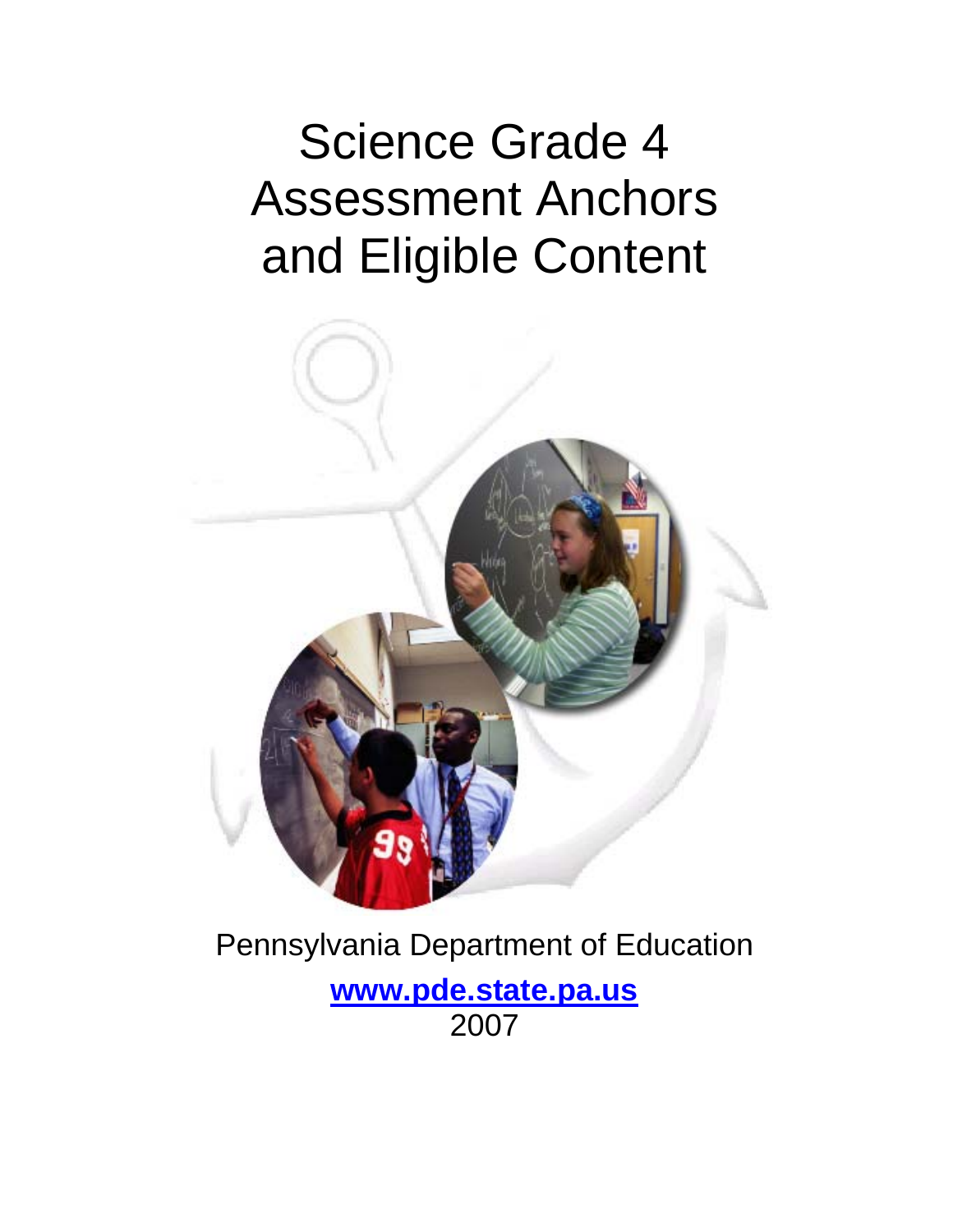## **S4.A The Nature of Science Reporting Category**

| ASSESSMENT ANCHOR |
|-------------------|
|-------------------|

## **S4.A.1 Reasoning and Analysis**

|  |                                                                                                                                                           | <b>ELIGIBLE CONTENT</b>                                                                                                                                                                                                                                                                                  |
|--|-----------------------------------------------------------------------------------------------------------------------------------------------------------|----------------------------------------------------------------------------------------------------------------------------------------------------------------------------------------------------------------------------------------------------------------------------------------------------------|
|  | <b>S4.A.1.1</b> Identify and explain the application of<br>scientific, environmental, or<br>technological knowledge to possible<br>solutions to problems. | S4.A.1.1.1 Distinguish between a scientific fact and<br>an opinion, providing clear explanations<br>that connect observations and results<br>(e.g., a scientific fact can be supported<br>by making observations).                                                                                       |
|  | Reference: 3.2.4.A, 3.2.4.C, 3.8.4.C                                                                                                                      | S4.A.1.1.2 Identify and describe examples of<br>common technological changes past to<br>present in the community (e.g., energy<br>production, transportation,<br>communications, agriculture, packaging<br>materials) that have either positive or<br>negative impacts on society or the<br>environment. |
|  | S4.A.1.3 Recognize and describe change in                                                                                                                 | S4.A.1.3.1 Observe and record change by using                                                                                                                                                                                                                                                            |
|  | natural or human-made systems and<br>the possible effects of those changes.<br>Reference: 3.1.4.C, 4.7.4.B, 4.8.4.A,<br>4.8.4.C                           | time and measurement.                                                                                                                                                                                                                                                                                    |
|  |                                                                                                                                                           | S4.A.1.3.2 Describe relative size, distance, or<br>motion.                                                                                                                                                                                                                                               |
|  |                                                                                                                                                           | <b>S4.A.1.3.3</b> Observe and describe the change to<br>objects caused by temperature change<br>or light.                                                                                                                                                                                                |
|  |                                                                                                                                                           | S4.A.1.3.4 Explain what happens to a living<br>organism when its food supply, access<br>to water, shelter, or space is changed<br>(e.g., it might die, migrate, change<br>behavior, eat something else).                                                                                                 |
|  |                                                                                                                                                           | S4.A.1.3.5 Provide examples, predict, or describe<br>how everyday human activities (e.g.,<br>solid waste production, food production<br>and consumption, transportation, water<br>consumption, energy production and<br>use) may change the environment.                                                 |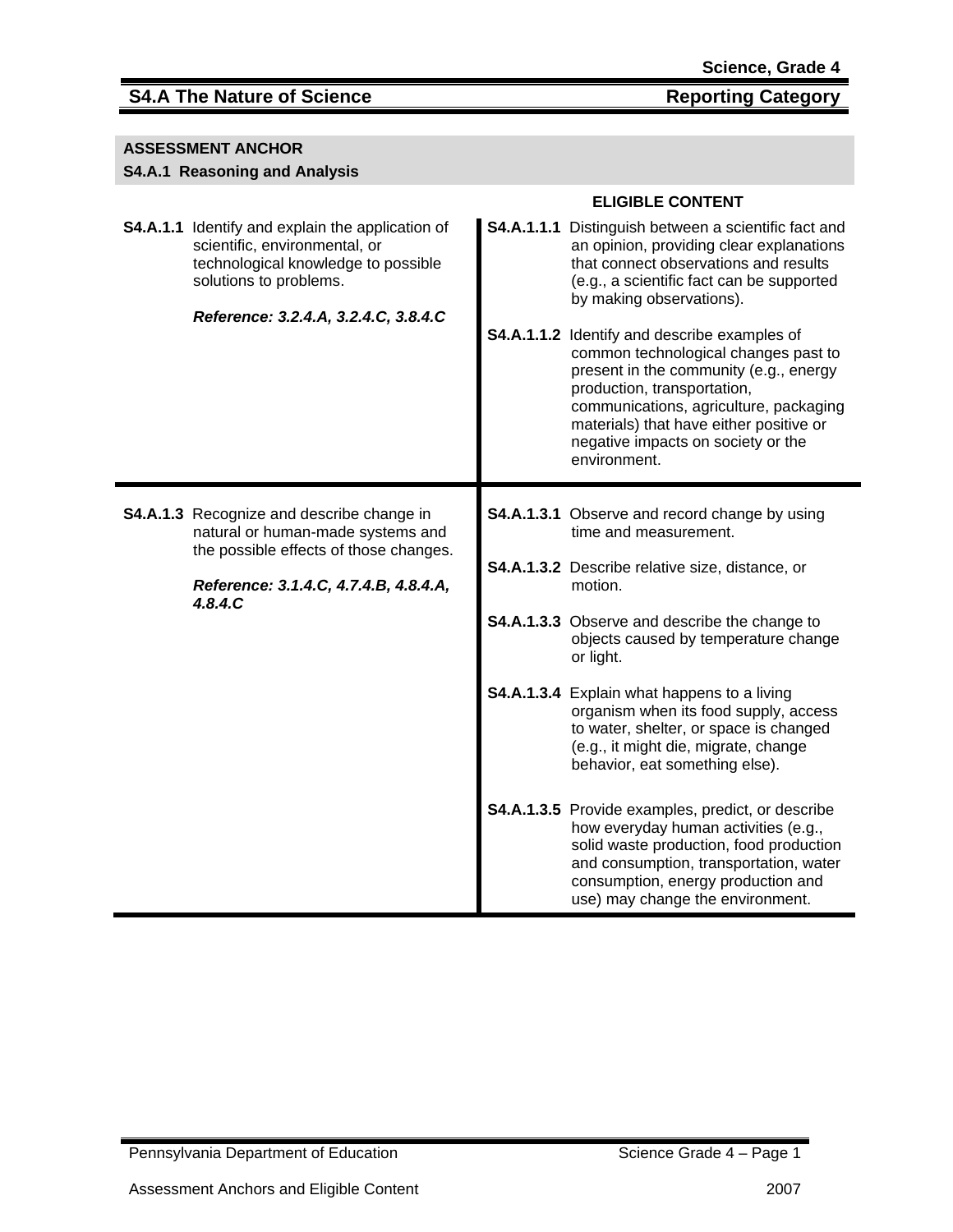## **S4.A The Nature of Science Reporting Category**

| <b>ASSESSMENT ANCHOR</b> |  |
|--------------------------|--|
|--------------------------|--|

## **S4.A.2 Processes, Procedures, and Tools of Scientific Investigations**

|                                                                                                                                                                    | <b>ELIGIBLE CONTENT</b>                                                                                                                                                                                                                                                                                |
|--------------------------------------------------------------------------------------------------------------------------------------------------------------------|--------------------------------------------------------------------------------------------------------------------------------------------------------------------------------------------------------------------------------------------------------------------------------------------------------|
| <b>S4.A.2.1</b> Apply skills necessary to conduct an<br>experiment or design a solution to solve<br>a problem.                                                     | S4.A.2.1.1 Generate questions about objects,<br>organisms, or events that can be<br>answered through scientific<br>investigations.                                                                                                                                                                     |
| Reference: 3.2.4.C, 3.2.4.D                                                                                                                                        | <b>S4.A.2.1.2</b> Design and describe an investigation<br>(a fair test) to test one variable.                                                                                                                                                                                                          |
|                                                                                                                                                                    | S4.A.2.1.3 Observe a natural phenomenon (e.g.,<br>weather changes, length of<br>daylight/night, movement of shadows,<br>animal migrations, growth of plants),<br>record observations, and then make a<br>prediction based on those<br>observations.                                                    |
|                                                                                                                                                                    | <b>S4.A.2.1.4</b> State a conclusion that is consistent<br>with the information/data.                                                                                                                                                                                                                  |
| <b>S4.A.2.2</b> Identify appropriate instruments for a<br>specific task and describe the<br>information the instrument can provide.<br>Reference: 3.7.4.A, 3.7.4.B | S4.A.2.2.1 Identify appropriate tools or<br>instruments for specific tasks and<br>describe the information they can<br>provide (e.g., measuring: length -<br>ruler, mass - balance scale, volume -<br>beaker, temperature - thermometer;<br>making observations: hand lens,<br>binoculars, telescope). |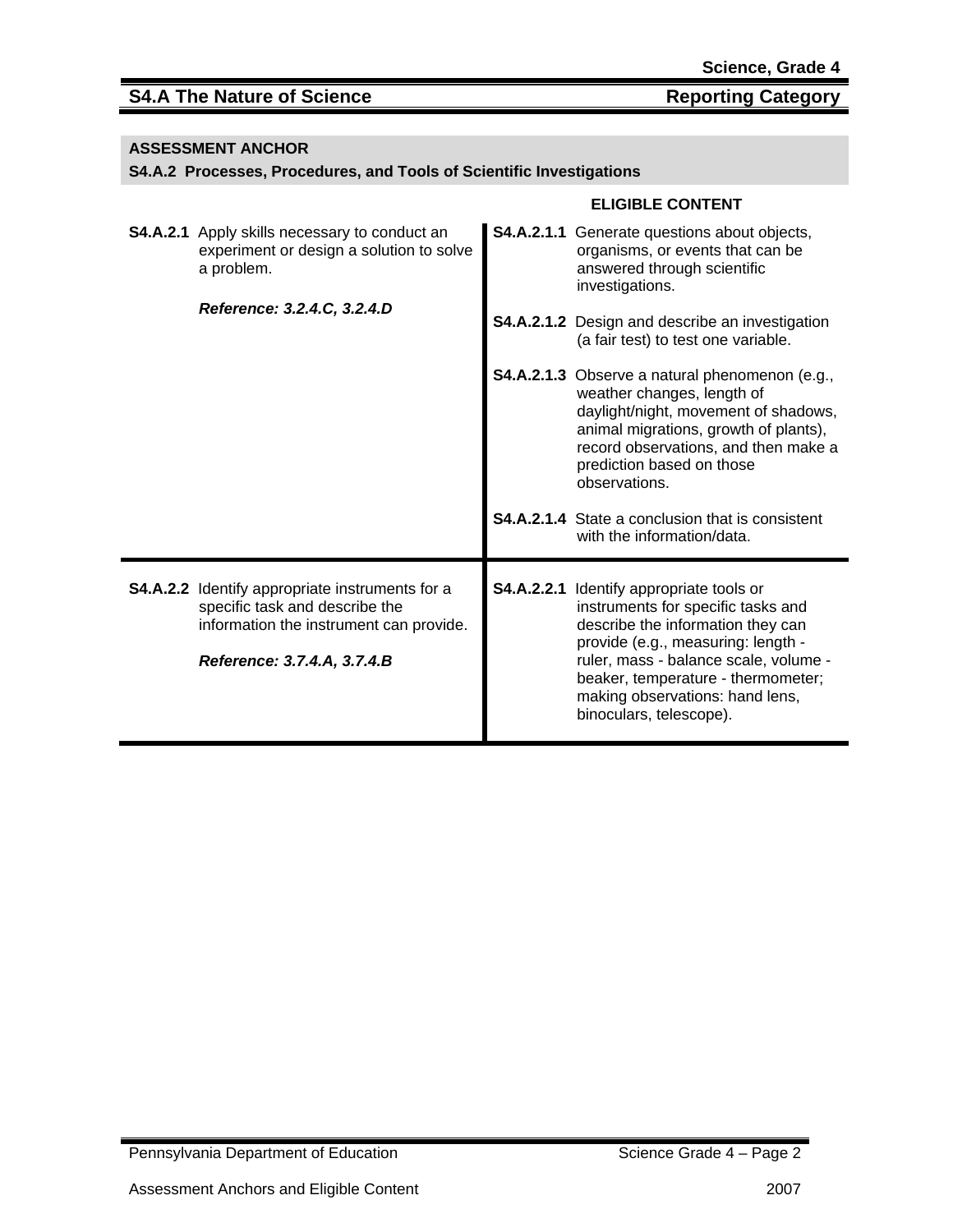## S4.A The Nature of Science Reporting Category

| <b>ASSESSMENT ANCHOR</b><br>S4.A.3 Systems, Models, and Patterns                                                                                       |            |                                                                                                                                                                                                                                                           |  |
|--------------------------------------------------------------------------------------------------------------------------------------------------------|------------|-----------------------------------------------------------------------------------------------------------------------------------------------------------------------------------------------------------------------------------------------------------|--|
| S4.A.3.1 Identify systems and describe<br>relationships among parts of a familiar<br>system (e.g., digestive system, simple<br>machines, water cycle). |            | <b>ELIGIBLE CONTENT</b><br>S4.A.3.1.1 Categorize systems as either natural<br>or human-made (e.g., ballpoint pens,<br>simple electrical circuits, plant<br>anatomy, water cycle).                                                                         |  |
| Reference: 3.1.4.A, 4.4.4.C, 4.6.4.A,<br>4.6.4.B, 3.6.4.A, 3.6.4.B, 3.6.4.C                                                                            |            | <b>S4.A.3.1.2</b> Explain a relationship between the<br>living and nonliving components in a<br>system (e.g., food web, terrarium).                                                                                                                       |  |
|                                                                                                                                                        |            | <b>S4.A.3.1.3</b> Categorize the parts of an ecosystem<br>as either living or nonliving and<br>describe their roles in the system.                                                                                                                        |  |
|                                                                                                                                                        |            | S4.A.3.1.4 Identify the parts of the food and fiber<br>systems as they relate to agricultural<br>products from the source to the<br>consumer.                                                                                                             |  |
| <b>S4.A.3.2</b> Use models to illustrate simple concepts<br>and compare the models to what they<br>represent.<br>Reference: 3.1.4.B, 4.3.4.C           | S4.A.3.2.1 | Identify what different models<br>represent (e.g., maps show physical<br>features, directions, distances; globes<br>represent Earth; drawings of<br>watersheds depict terrain; dioramas<br>show ecosystems; concept maps<br>show relationships of ideas). |  |
|                                                                                                                                                        |            | <b>S4.A.3.2.2</b> Use models to make observations to<br>explain how systems work (e.g., water<br>cycle, Sun-Earth-Moon system).                                                                                                                           |  |
|                                                                                                                                                        |            | <b>S4.A.3.2.3</b> Use appropriate, simple modeling<br>tools and techniques to describe or<br>illustrate a system (e.g., two cans and<br>string to model a communications<br>system, terrarium to model an<br>ecosystem).                                  |  |
| <b>S4.A.3.3</b> Identify and make observations about<br>patterns that regularly occur and<br>reoccur in nature.                                        | S4.A.3.3.1 | Identify and describe observable<br>patterns (e.g., growth patterns in<br>plants, weather, water cycle).                                                                                                                                                  |  |
| Reference: 3.1.4.C, 3.2.4.B                                                                                                                            |            | <b>S4.A.3.3.2</b> Predict future conditions/events based<br>on observable patterns (e.g.,<br>day/night, seasons, sunrise/sunset,<br>lunar phases).                                                                                                        |  |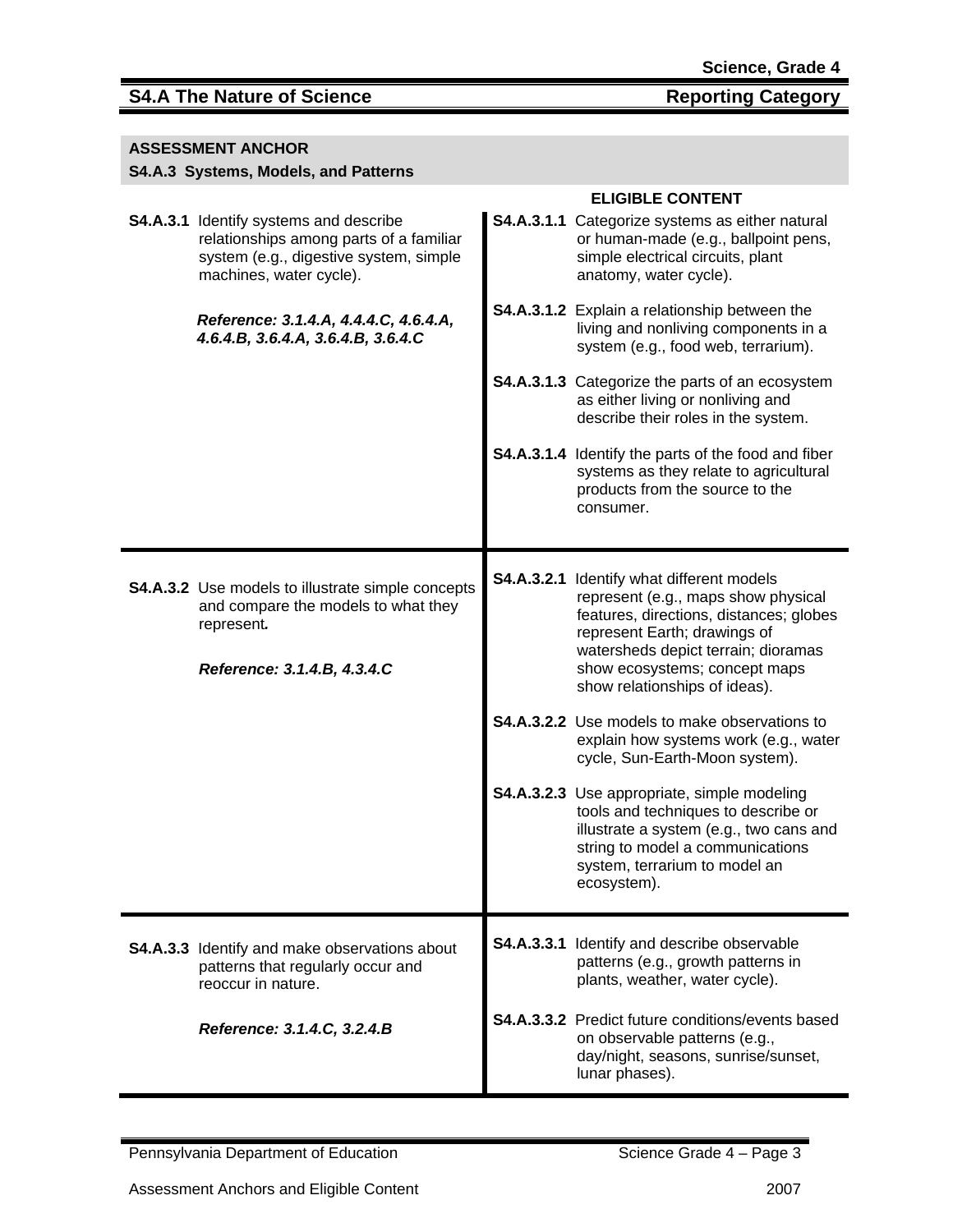## **S4.B Biological Sciences Reporting Category Reporting Category**

### **ASSESSMENT ANCHOR**

### **S4.B.1 Structure and Function of Organisms**

**S4.B.1.1** Identify and describe similarities and differences between living things and their life processes.

> *Reference: 3.3.4.A, 3.3.4.B, 4.3.4.A, 4.3.4.C, 4.6.4.A*

- **S4.B.1.1.1** Identify life processes of living things (e.g., growth, digestion, respiration).
- **S4.B.1.1.2** Compare similar functions of external characteristics of organisms (e.g., anatomical characteristics: appendages, type of covering, body segments).
- **S4.B.1.1.3** Describe basic needs of plants and animals (e.g., air, water, food).
- **S4.B.1.1.4** Describe how different parts of a living thing work together to provide what the organism needs (e.g., parts of plants: roots, stems, leaves).
- **S4.B.1.1.5** Describe the life cycles of different organisms (e.g., moth, grasshopper, frog, seed-producing plant).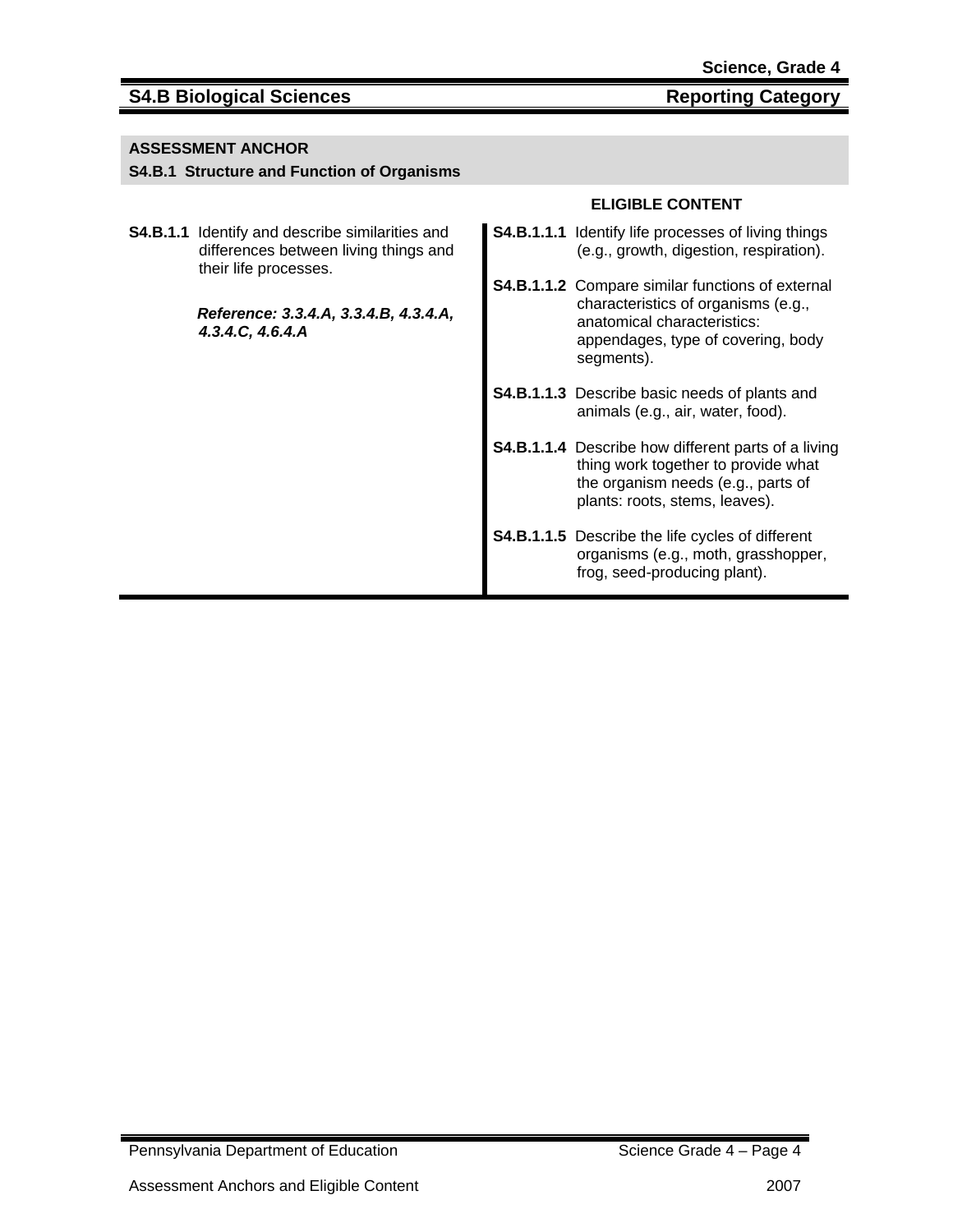## **S4.B Biological Sciences** Reporting Category

## **ASSESSMENT ANCHOR**

## **S4.B.2 Continuity of Life**

|                                                                                                                                                                | <b>ELIGIBLE CONTENT</b>                                                                                                                                                                                           |
|----------------------------------------------------------------------------------------------------------------------------------------------------------------|-------------------------------------------------------------------------------------------------------------------------------------------------------------------------------------------------------------------|
| <b>S4.B.2.1</b> Identify and explain how adaptations<br>help organisms to survive.<br>Reference: 4.7.4.B                                                       | S4.B.2.1.1 Identify characteristics for plant and<br>animal survival in different<br>environments (e.g., wetland, tundra,<br>desert, prairie, deep ocean, forest).                                                |
|                                                                                                                                                                | <b>S4.B.2.1.2</b> Explain how specific adaptations can<br>help a living organism survive (e.g.,<br>protective coloration, mimicry, leaf<br>sizes and shapes, ability to catch or<br>retain water).                |
| <b>S4.B.2.2</b> Identify that characteristics are inherited<br>and, thus, offspring closely resemble<br>their parents.<br>Reference: 3.3.4.C, 4.7.4.A, 4.7.4.C | <b>S4.B.2.2.1</b> Identify physical characteristics (e.g.,<br>height, hair color, eye color, attached<br>earlobes, ability to roll tongue) that<br>appear in both parents and could be<br>passed on to offspring. |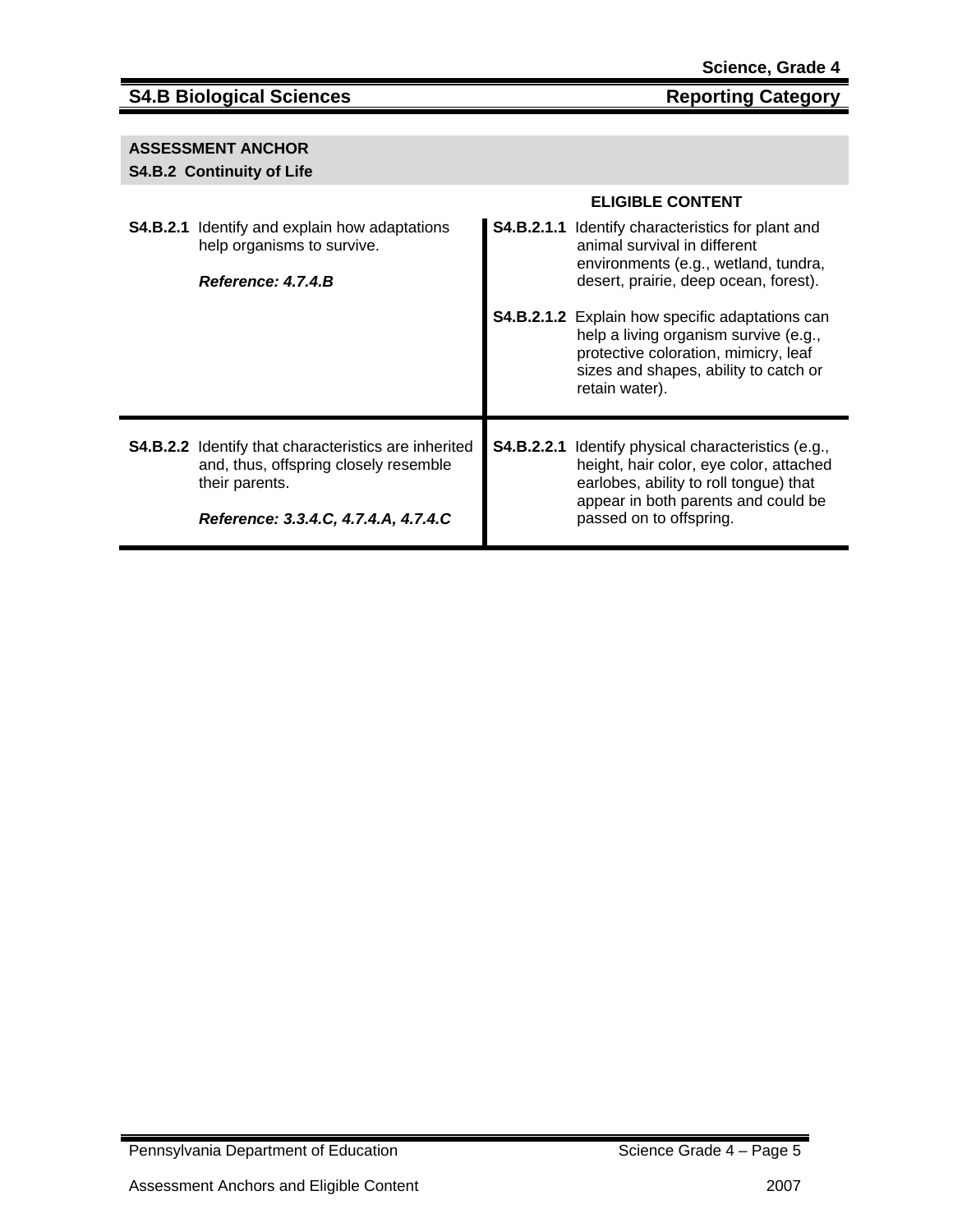## **S4.B Biological Sciences** Reporting Category

## **ASSESSMENT ANCHOR**

## **S4.B.3 Ecological Behavior and Systems**

|                                                                                                                                         | <b>ELIGIBLE CONTENT</b>                                                                                                                                                                                                                   |
|-----------------------------------------------------------------------------------------------------------------------------------------|-------------------------------------------------------------------------------------------------------------------------------------------------------------------------------------------------------------------------------------------|
| <b>S4.B.3.1</b> Identify and describe living and<br>nonliving things in the environment and<br>their interaction.<br>Reference: 4.6.4.A | <b>S4.B.3.1.1</b> Describe the living and nonliving<br>components of a local ecosystem (e.g.,<br>lentic and lotic systems, forest, cornfield,<br>grasslands, city park, playground).                                                      |
|                                                                                                                                         | S4.B.3.1.2 Describe interactions between living and<br>nonliving components (e.g. plants -<br>water, soil, sunlight, carbon dioxide,<br>temperature; animals - food, water,<br>shelter, oxygen, temperature) of a local<br>ecosystem.     |
| S4.B.3.2 Describe, explain, and predict change in<br>natural or human-made systems and the<br>possible effects of those changes on the  | <b>S4.B.3.2.1</b> Describe what happens to a living thing<br>when its habitat is changed.                                                                                                                                                 |
| environment.<br>Reference: 4.2.4.C, 4.3.4.C, 4.6.4.C                                                                                    | <b>S4.B.3.2.2</b> Describe and predict how changes in the<br>environment (e.g., fire, pollution, flood,<br>building dams) can affect systems.                                                                                             |
|                                                                                                                                         | S4.B.3.2.3 Explain and predict how changes in<br>seasons affect plants, animals, or daily<br>human life (e.g., food availability,<br>shelter, mobility).                                                                                  |
|                                                                                                                                         |                                                                                                                                                                                                                                           |
| S4.B.3.3 Identify and describe human reliance on<br>the environment at the individual or the<br>community level.                        | <b>S4.B.3.3.1</b> Identify everyday human activities (e.g.,<br>driving, washing, eating, manufacturing,<br>farming) within a community that                                                                                               |
| Reference: 4.3.4.B, 4.4.4.B, 4.5.4.C,<br>3.8.4.C                                                                                        | depend on the natural environment.<br><b>S4.B.3.3.2</b> Describe the human dependence on the<br>food and fiber systems from production<br>to consumption (e.g., food, clothing,<br>shelter, products).                                    |
|                                                                                                                                         | S4.B.3.3.3 Identify biological pests (e.g., fungi -<br>molds, plants - foxtail, purple<br>loosestrife, Eurasian water milfoil;<br>animals - aphides, ticks, zebra mussels,<br>starlings, mice) that compete with<br>humans for resources. |
|                                                                                                                                         | S4.B.3.3.4 Identify major land uses in the urban,<br>suburban and rural communities (e.g.,<br>housing, commercial, recreation).                                                                                                           |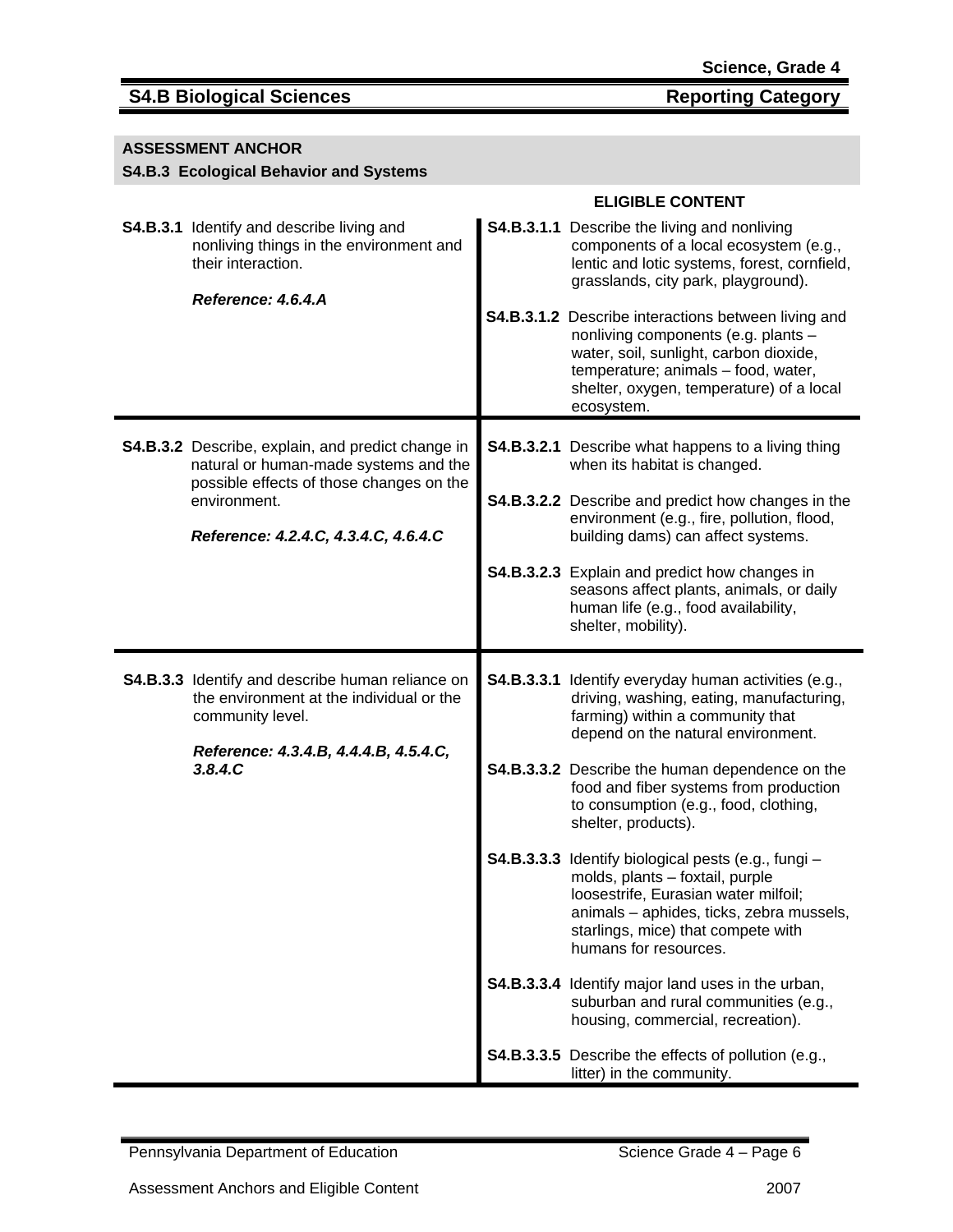## S4.C Physical Sciences Reporting Category

### **ASSESSMENT ANCHOR**

## **S4.C.1 Structure, Properties, and Interaction of Matter and Energy**

|                             |  | <b>ELIGIBLE CONTENT</b>                                                                                                                                                              |
|-----------------------------|--|--------------------------------------------------------------------------------------------------------------------------------------------------------------------------------------|
| of matter.                  |  | S4.C.1.1 Describe observable physical properties   S4.C.1.1.1 Use physical properties [e.g., mass,<br>shape, size, volume, color, texture.<br>magnetism, state (i.e., solid, liquid, |
| Reference: 3.4.4.A, 3.2.4.B |  | and gas), conductivity (i.e., electrical<br>and heat)] to describe matter.                                                                                                           |
|                             |  | S4.C.1.1.2 Categorize/group objects using<br>physical characteristics.                                                                                                               |

Pennsylvania Department of Education Science Grade 4 – Page 7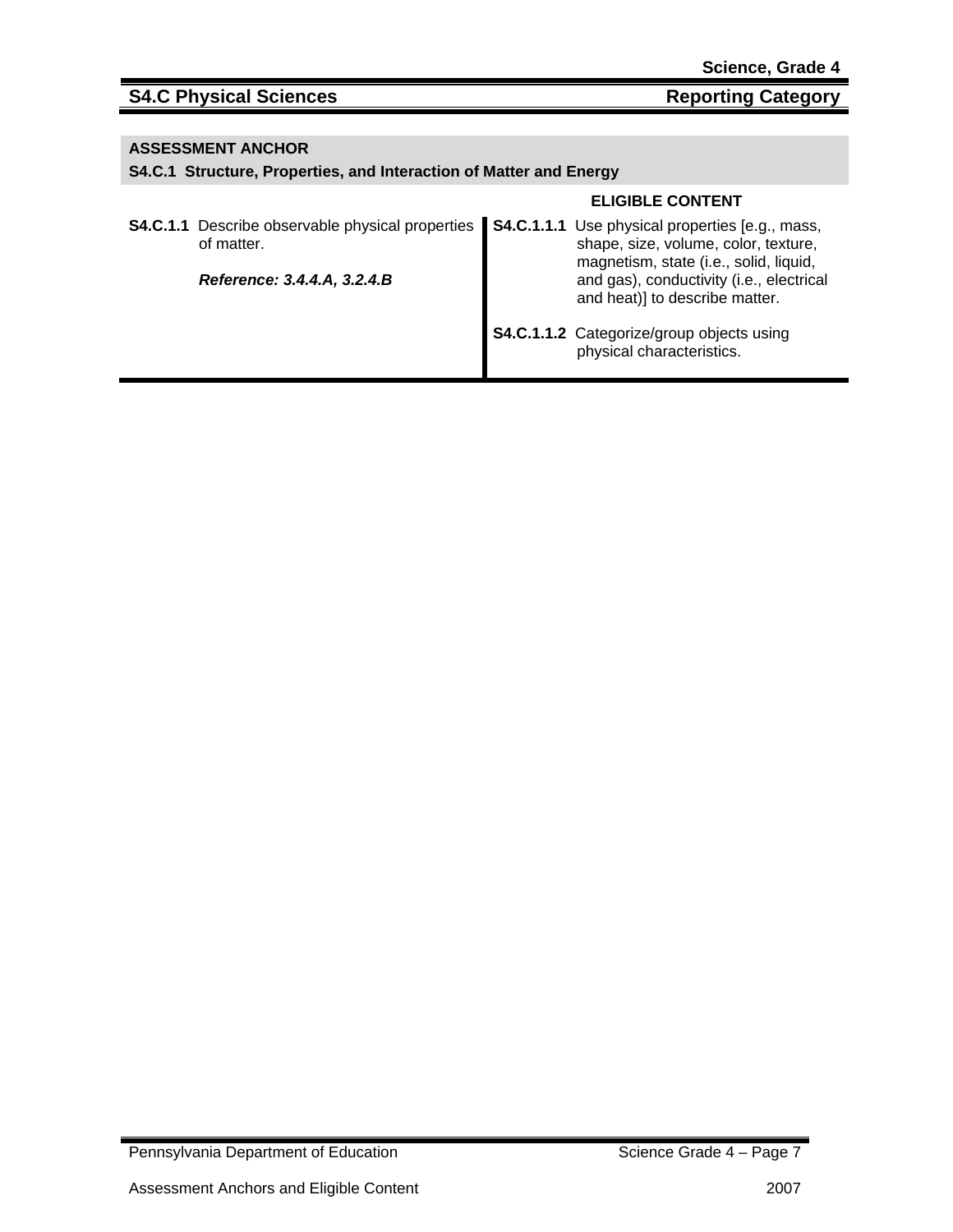## S4.C Physical Sciences Reporting Category

## **ASSESSMENT ANCHOR**

### **S4.C.2 Forms, Sources, Conversion, and Transfer of Energy**

| <b>S4.C.2.1</b> Recognize basic energy types and<br>sources, or describe how energy can be<br>changed from one form to another. | <b>S4.C.2.1.1</b> Identify energy forms, energy transfer,<br>and energy examples (e.g., light,<br>heat, electrical).                                                                                           |
|---------------------------------------------------------------------------------------------------------------------------------|----------------------------------------------------------------------------------------------------------------------------------------------------------------------------------------------------------------|
| Reference: 3.4.4.B, 3.4.4.C                                                                                                     | <b>S4.C.2.1.2</b> Describe the flow of energy through<br>an object or system (e.g., feeling<br>radiant heat from a light bulb, eating<br>food to get energy, using a battery to<br>light a bulb or run a fan). |
|                                                                                                                                 | <b>S4.C.2.1.3</b> Recognize or illustrate simple direct<br>current series and parallel circuits<br>composed of batteries, light bulbs (or<br>other common loads), wire, and on/off<br>switches.                |
|                                                                                                                                 | S4.C.2.1.4 Identify characteristics of sound (e.g.,<br>pitch, loudness, reflection).                                                                                                                           |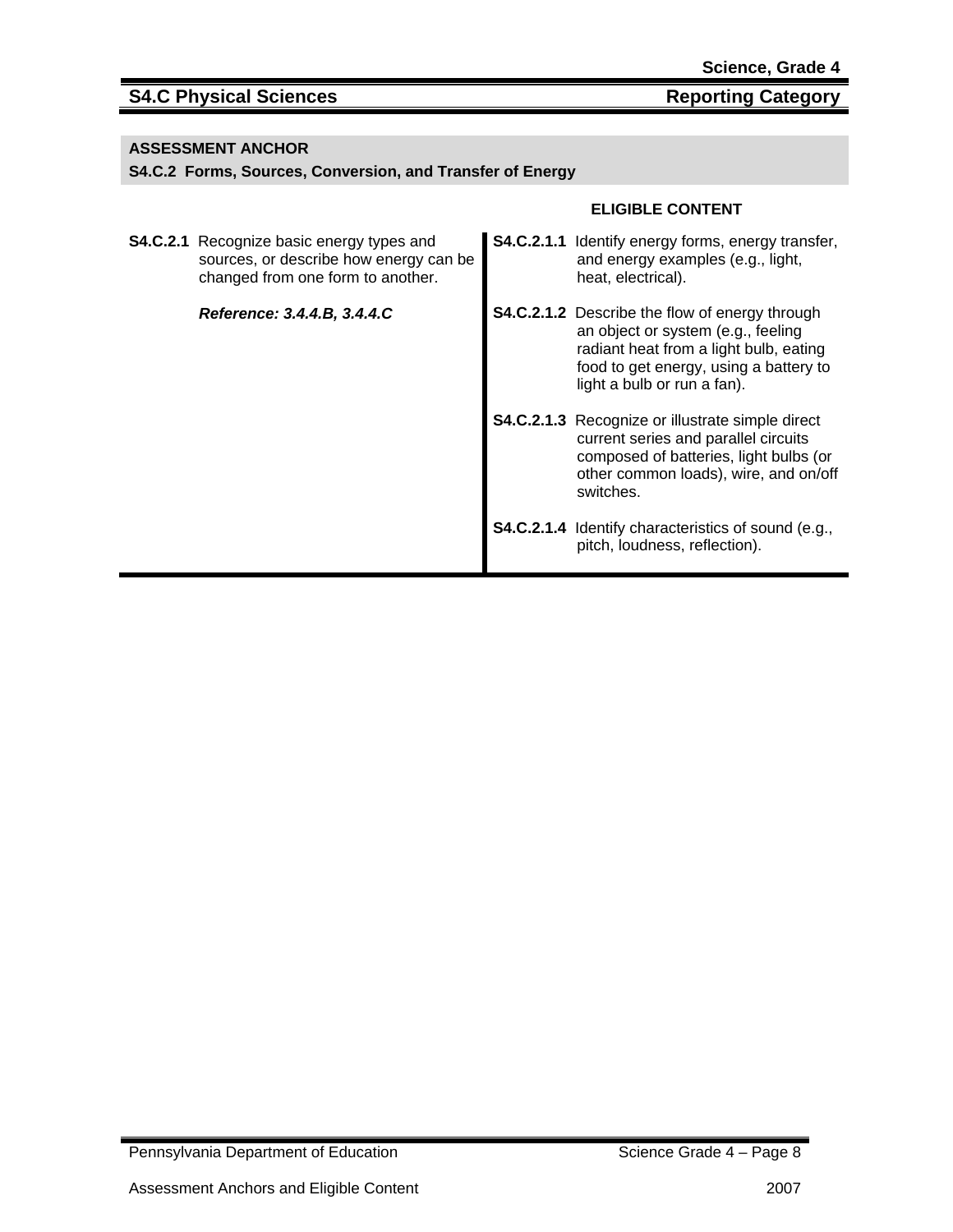## **S4.C Physical Sciences Reporting Category Reporting Category**

### **ASSESSMENT ANCHOR**

### **S4.C.3 Principles of Motion and Force**

**S4.C.3.1** Identify and describe different types of force and motion resulting from these forces, or the effect of the interaction between force and motion.

*Reference: 3.4.4.C, 3.6.4.C, 3.2.4.B* 

- **S4.C.3.1.1** Describe changes in motion caused by forces (e.g., magnetic, pushes or pulls, gravity, friction).
- **S4.C.3.1.2** Compare the relative movement of objects or describe types of motion that are evident (e.g., bouncing ball, moving in a straight line, back and forth, merry-go-round).
- **S4.C.3.1.3** Describe the position of an object by locating it relative to another object or a stationary background (e.g., geographic direction, left, up).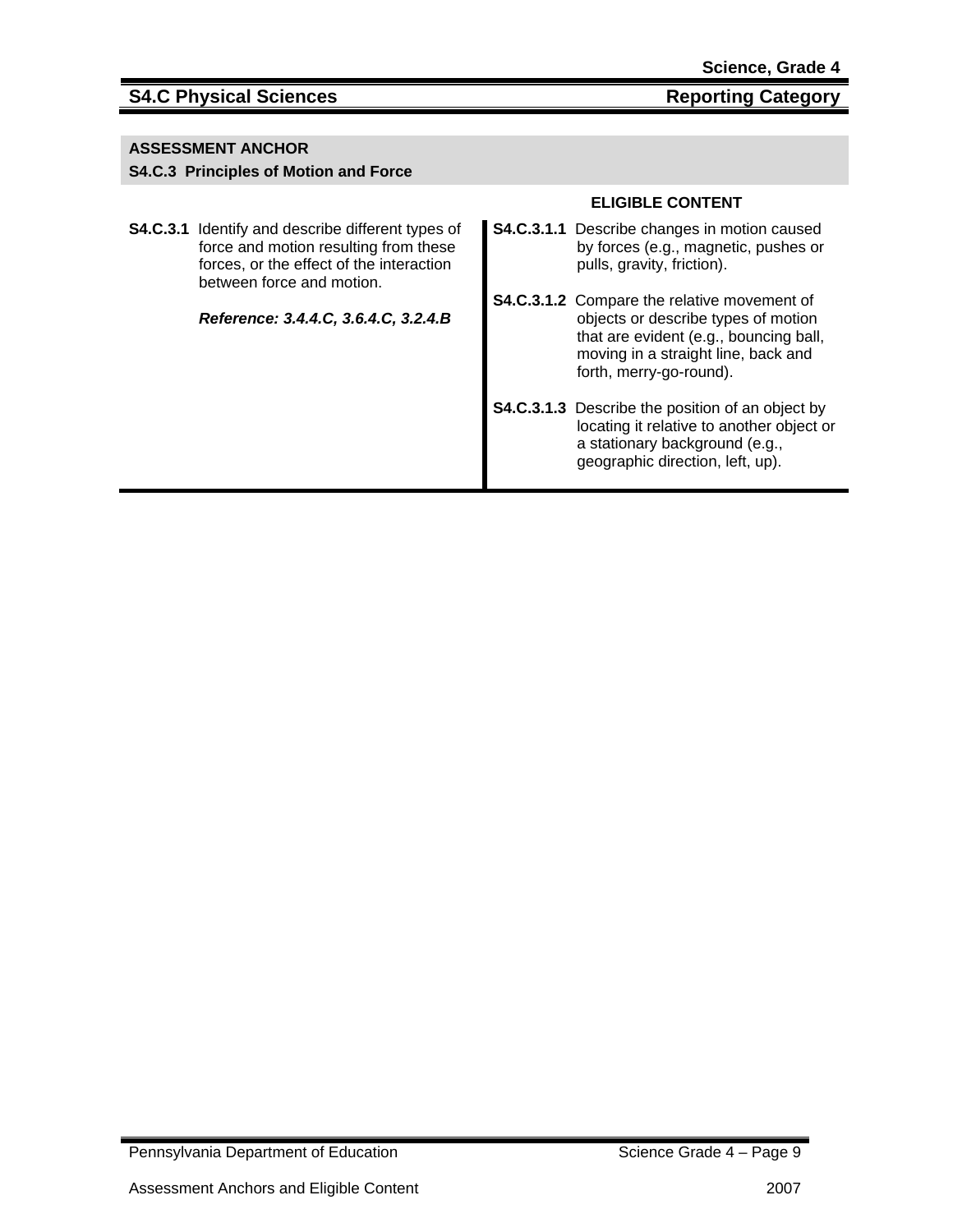## S4.D Earth and Space Sciences Reporting Category

## **ASSESSMENT ANCHOR**

## **S4.D.1 Earth Features and Processes that Change Earth and Its Resources**

|                                                                                                                          | <b>ELIGIBLE CONTENT</b>                                                                                                                                                                         |
|--------------------------------------------------------------------------------------------------------------------------|-------------------------------------------------------------------------------------------------------------------------------------------------------------------------------------------------|
| <b>S4.D.1.1</b> Describe basic landforms in<br>Pennsylvania.<br>Reference: 3.5.4.A                                       | <b>S4.D.1.1.1</b> Describe how prominent Earth features in<br>Pennsylvania (e.g., mountains, valleys,<br>caves, sinkholes, lakes, rivers) were<br>formed.                                       |
|                                                                                                                          | <b>S4.D.1.1.2</b> Identify various Earth structures (e.g.,<br>mountains, watersheds, peninsulas,<br>lakes, rivers, valleys) through the use of<br>models.                                       |
|                                                                                                                          | S4.D.1.1.3 Describe the composition of soil as<br>weathered rock and decomposed organic<br>remains.                                                                                             |
| <b>S4.D.1.2</b> Identify the types and uses of Earth's<br>resources.<br>Reference: 3.5.4.B, 3.5.4.D, 4.2.4.B,<br>4.8.4.D | <b>S4.D.1.2.1</b> Identify products and by-products of plants<br>and animals for human use (e.g., food,<br>clothing, building materials, paper<br>products).                                    |
|                                                                                                                          | S4.D.1.2.2 Identify the types and uses of Earth<br>materials for renewable, nonrenewable,<br>and reusable products (e.g., human-made<br>products: concrete, paper, plastics,<br>fabrics).       |
|                                                                                                                          | <b>S4.D.1.2.3</b> Recognize ways that humans benefit from<br>the use of water resources (e.g.,<br>agriculture, energy, recreation).                                                             |
| <b>S4.D.1.3</b> Describe Earth's different sources of<br>water or describe changes in the form<br>of water.              | S4.D.1.3.1 Describe types of freshwater and<br>saltwater bodies (e.g., lakes, rivers,<br>wetlands, oceans).                                                                                     |
| Reference: 3.5.4.D, 4.1.4.A, 4.1.4.D.<br>4.1.4.E                                                                         | S4.D.1.3.2 Explain how water goes through phase<br>changes (i.e., evaporation, condensation,<br>freezing, and melting).                                                                         |
|                                                                                                                          | S4.D.1.3.3 Describe or compare lentic systems (i.e.,<br>ponds, lakes, and bays) and lotic systems<br>(i.e., streams, creeks, and rivers).                                                       |
|                                                                                                                          | S4.D.1.3.4 Explain the role and relationship of a<br>watershed or a wetland on water sources<br>(e.g., water storage, groundwater<br>recharge, water filtration, water source,<br>water cycle). |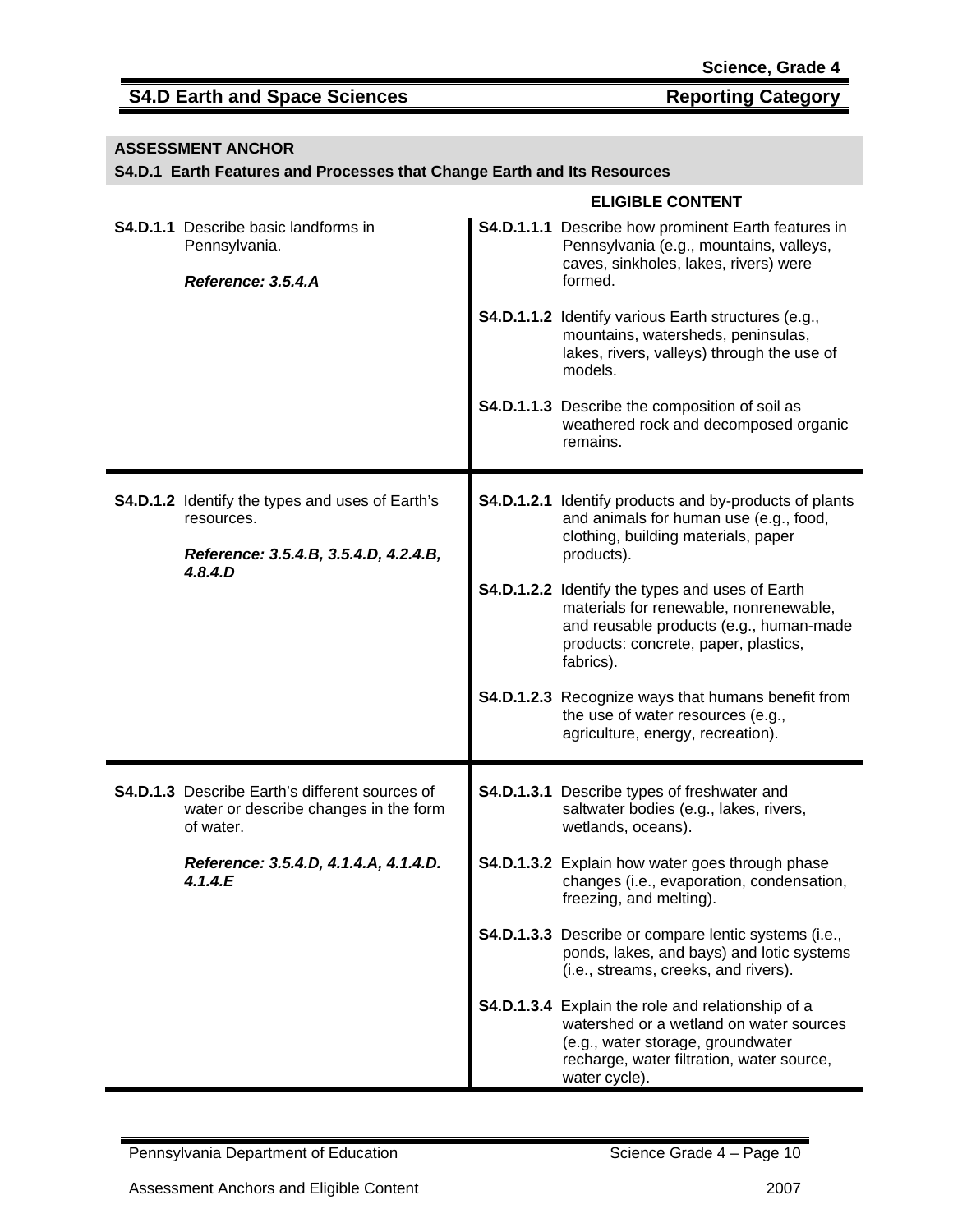## **S4.D Earth and Space Sciences** Reporting Category

## **ASSESSMENT ANCHOR**

### **S4.D.2 Weather, Climate, and Atmospheric Processes**

| <b>S4.D.2.1</b> Identify basic weather conditions and<br>how they are measured.<br>Reference: 3.5.4.C, 3.7.4.B, 3.2.4.B |  | <b>S4.D.2.1.1</b> Identify basic cloud types (i.e., cirrus,<br>cumulus, stratus, and cumulonimbus) and<br>make connections to basic elements of<br>weather (e.g., changes in temperature,<br>precipitation). |
|-------------------------------------------------------------------------------------------------------------------------|--|--------------------------------------------------------------------------------------------------------------------------------------------------------------------------------------------------------------|
|                                                                                                                         |  | <b>S4.D.2.1.2</b> Identify weather patterns from data charts<br>or graphs of the data (e.g., temperature,<br>wind direction, wind speed, cloud types,<br>precipitation).                                     |
|                                                                                                                         |  | <b>S4.D.2.1.3</b> Identify appropriate instruments (i.e.,<br>thermometer, rain gauge, weather vane,<br>anemometer, and barometer) to study<br>weather and what they measure.                                 |